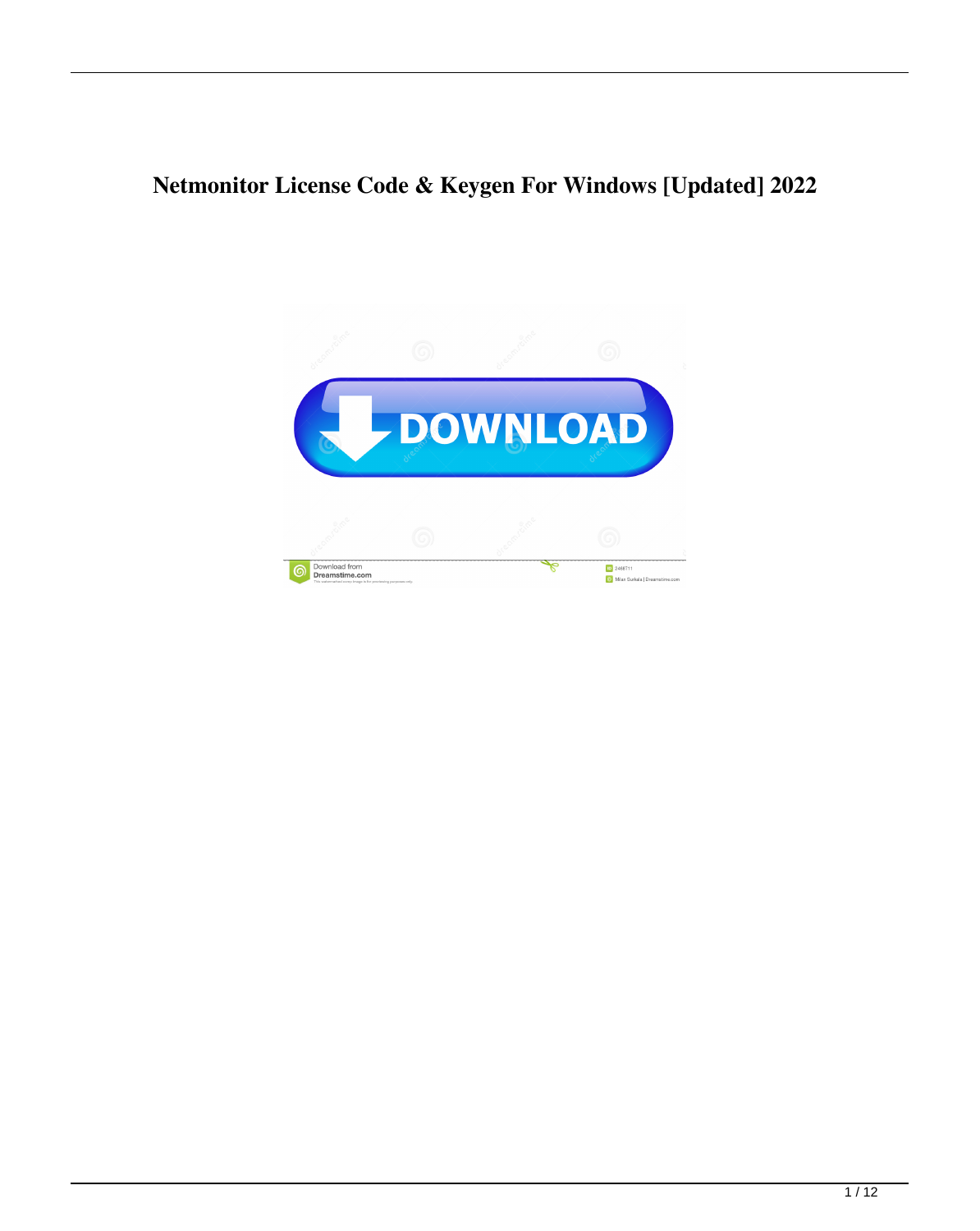- Similar to a network monitor. - Small utility which enables you to view and measure various network traffic parameters. - All data is shown in textual format. - Display information about the total number of sent and received bytes since the computer started. - Keep an eye on network traffic. - Enable the minimized netmonitor bar to remain on top of other windows. - Configure the tool's settings to fit your needs. - Write a review.Q: Why do we need the inverse of a logarithm? I'm fairly new to maths so please bear with me on this question. I understand how a logarithm works in general, and in particular why we need an inverse. But what I don't understand is why the inverse of a logarithm isn't simply a logarithm with an x-value that gets you back to 1? If I have a logarithm with base 5 for example, and I want to know what the inverse of that logarithm is, why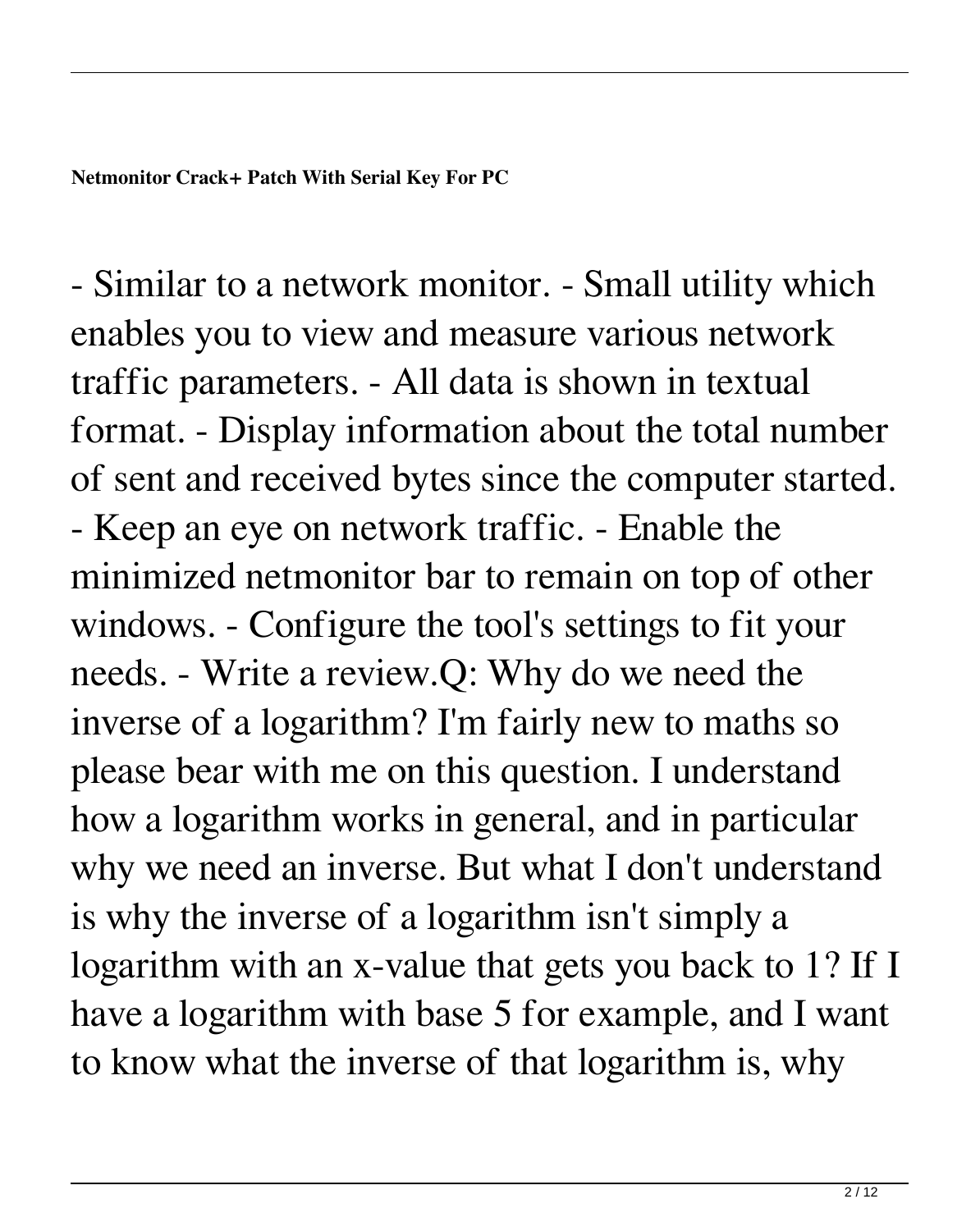can't I just apply a logarithm with base 1.5 to get back to 1? Why does the logarithm have to be with base e? A: We need a way to compute  $\log_a(x)$  for  $x>0$ \$ and \$a>0\$. We can use the identity

 $\$ \$  \log\_a(x+y) = \log\_a(x) + \log\_a(y)\$\$ We want to be able to use  $\log_a(x)$  for all  $x>0$  and  $a>0$ . The problem is that  $\lambda \log_a(1)=0$ , so if we tried to use  $\log_a(x+y)$ \$ we'd have

 $\log_a(x) + \log_a(y) = \log_a(x+y) = 0 + \log_a(y)\$ which doesn't yield any useful information. However, we can use  $\log_a(x)$  for all positive real  $x \$  and \$a>0\$, and we'll have

 $\log_a(x+y) = \log_a(x) + \log_a(y)$ \$, which gives us a good idea of how to find the inverse. A: Think about the following \$\$\begin{align} \log\_

**Netmonitor Crack+ Full Version Free For PC**

PIM (Personal Internet Mail Account): Synchronize your e-mail account between different computer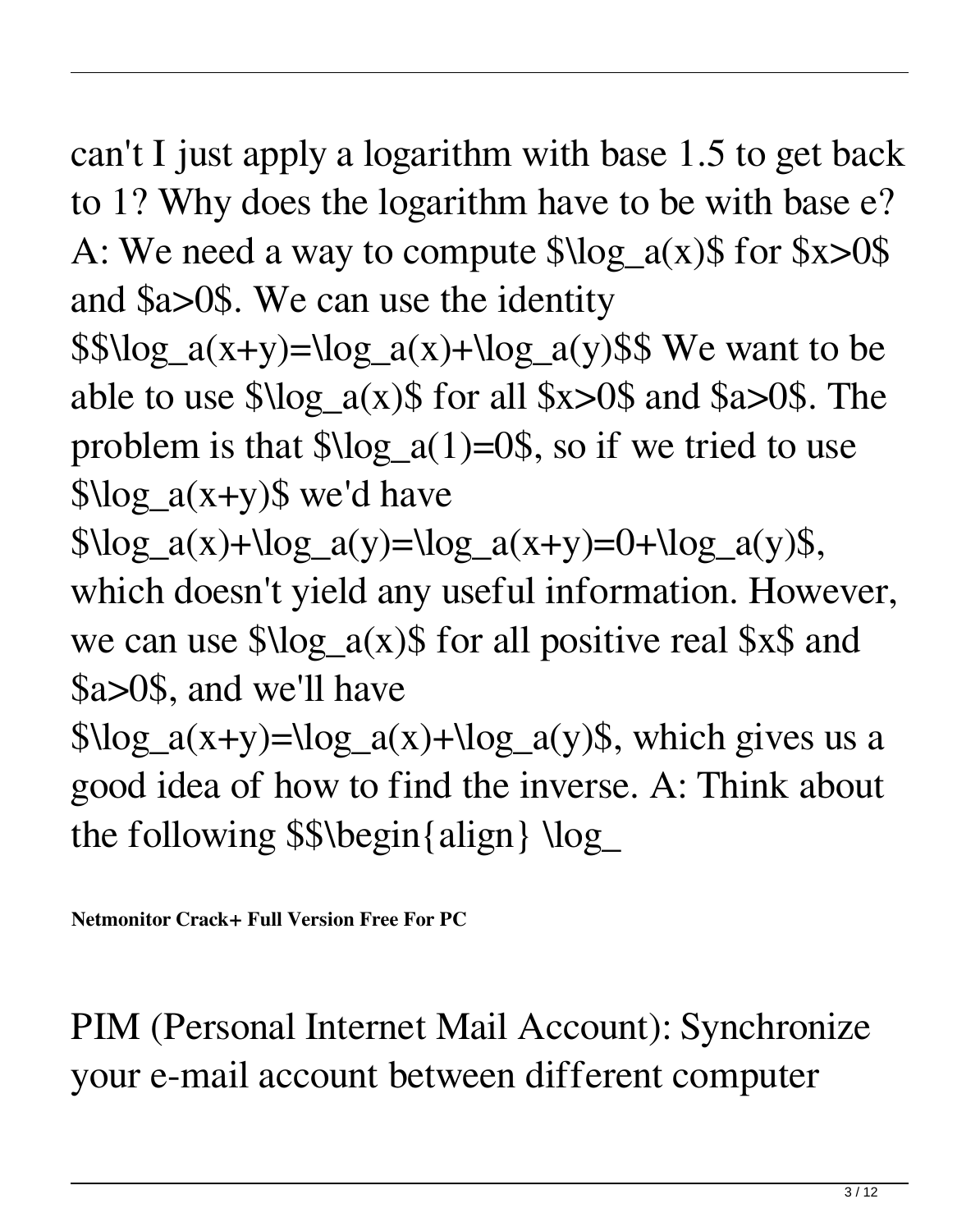# hosts. Keylogger support. Password Manager: You

can set and remember many different passwords and other data. Multi-lingual. Organizer: Personal Calendar, which has a reminder support. One of the few pieces of software ever to be lauded as "essential" is now available free of charge. The ageold problem of the full-size rootkit now can be dodged thanks to the award-winning NetLimiter software. This powerful rootkit scanner is compatible with every version of Windows XP and above. Simply scan your system for threats, then shut down most of them. Once the process is finished, NetLimiter will leave behind a working system that will not get riddled with malware. NetLimiter™ boasts comprehensive yet minimal tools, allowing you to start an immediate scan at your convenience. There is no need to reboot or to manually initiate a scan. You can scan either a single device or a complete network for malware within minutes. Start a scan In the netLimiter application, you can choose to scan a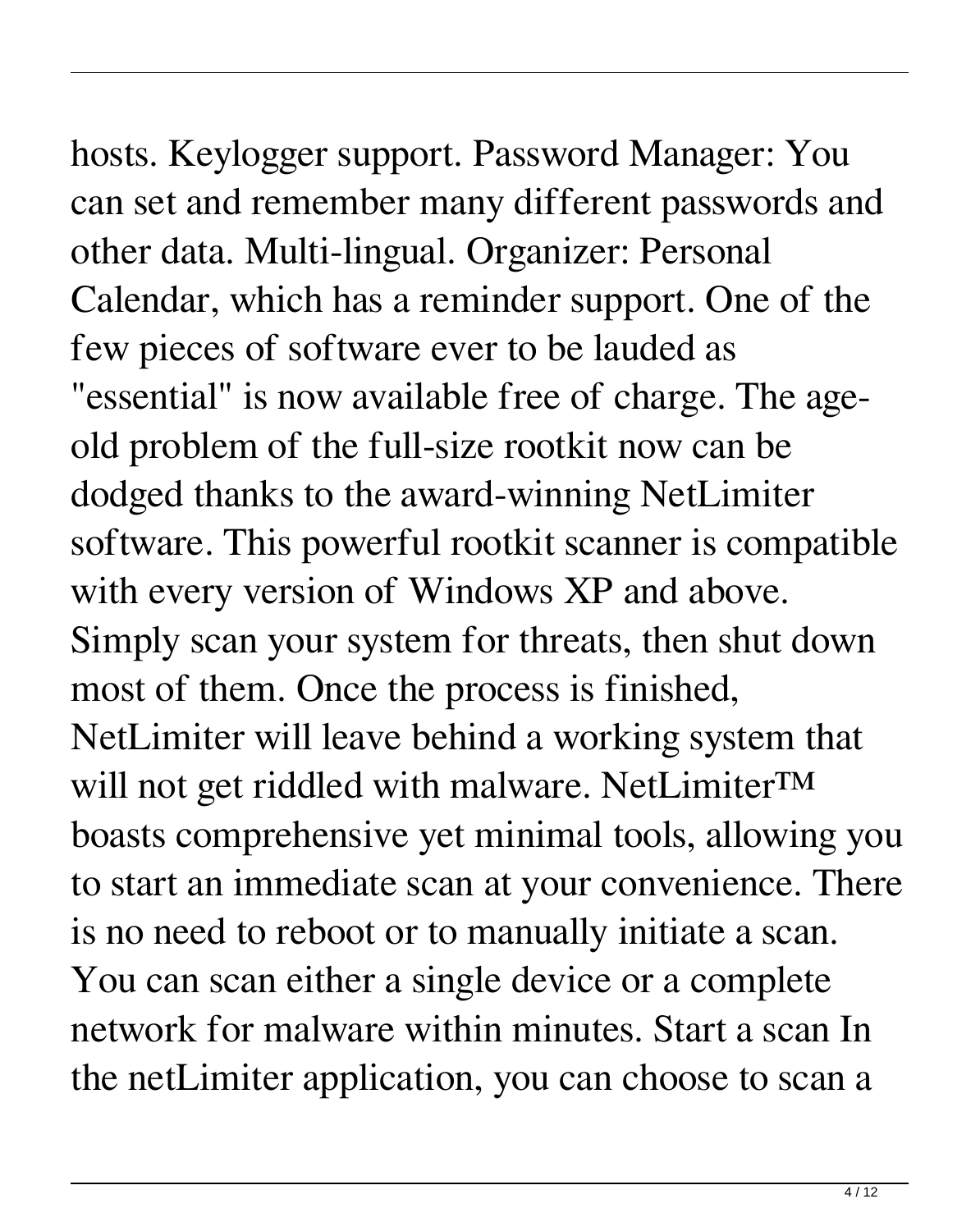### single device or an entire network. If you want to scan a single device, then select the device you wish to scan from the list. If you wish to scan a network, then

click the "Scan" button. You will be asked to enter the computer's IP address. The tool will list the processes that are currently running on the selected computer. You can check which of these are malicious by ticking the relevant checkboxes. Once you are done, click the "Scan" button to begin the process. The tool will work silently in the background and will update itself continuously. Remove malware Once the scan is finished, you will be asked to check a list of detected malware. You will also be given the opportunity to delete all detected infections. Simply select the appropriate checkbox to confirm. NetLimiter™ will not leave behind a dead computer that cannot be used again. All data is safely saved in a folder of your choice. NetLimiter $TM$  is a free, safe and reliable piece of software that can be downloaded from here. The Cleanup Toolbox is an application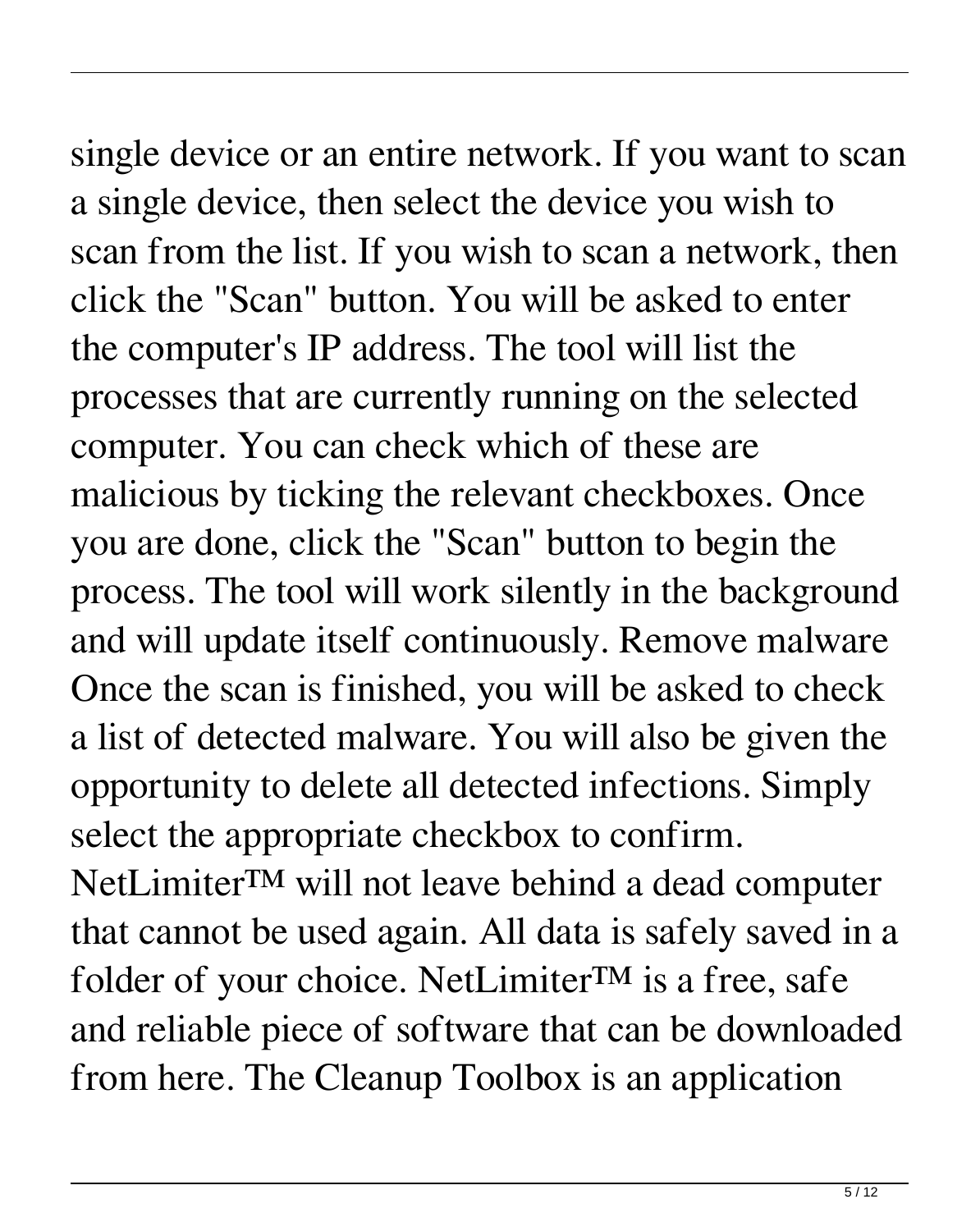designed to clean Windows Registry. It can perform a thorough and deep scan of the registry and list all problems found. The built-in Wizard guides you through the process of cleaning. The best thing about the toolbox is that it comes with a wizard designed to make 81e310abbf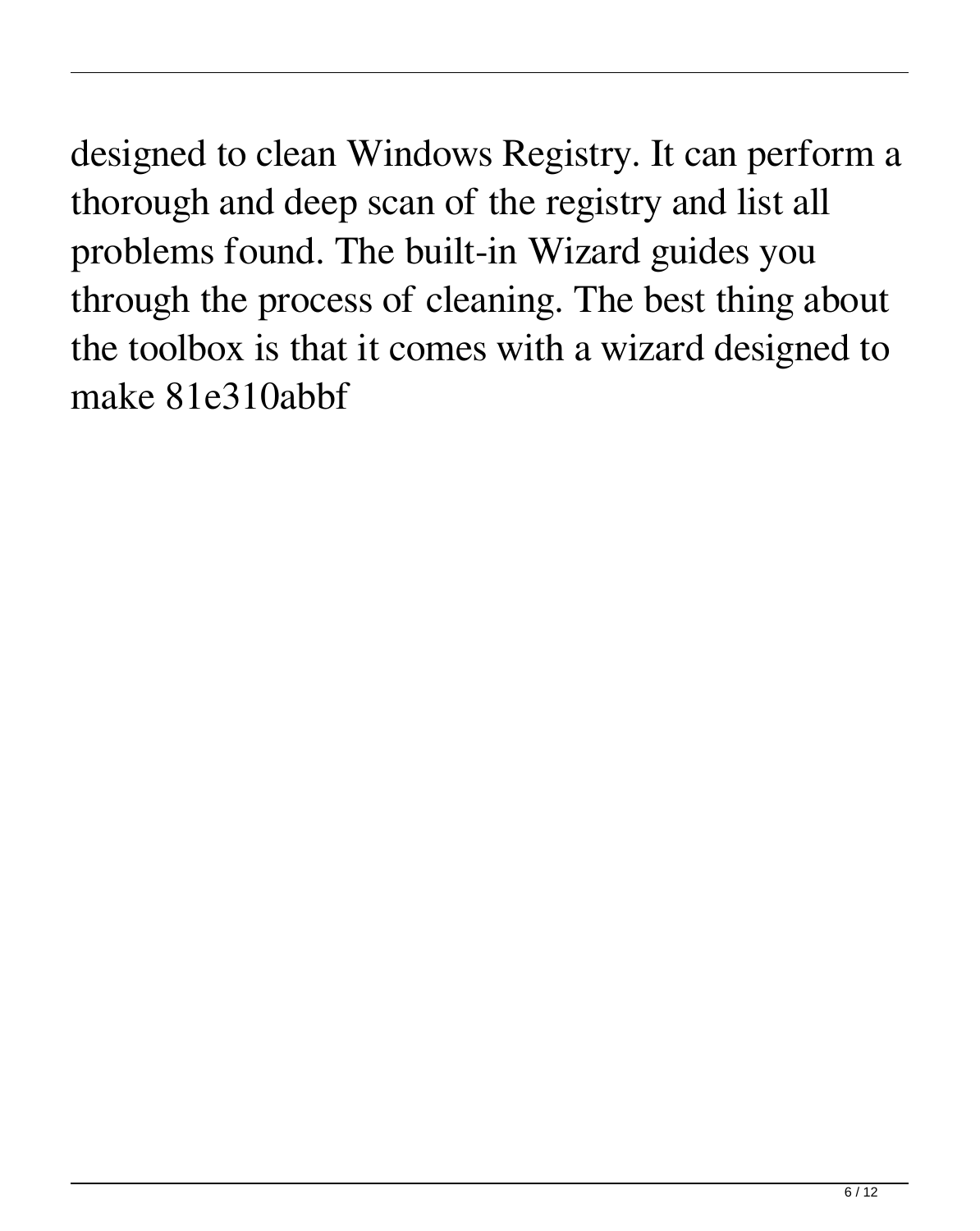#### **Netmonitor**

Netmonitor monitors all Windows computers and servers to show real-time statistics on network traffic. Category: Scheduling & automation Keywords: Network monitoring Scheduling & automation File size: 11.9 MBJ.S.A. 44:16A-5(b)(2) (formerly (b)(1)(2)). [7] We note that N.J.S.A. 17:22-6.8(a)(1) provides, in part, that "[t]he Board... shall have the power to modify, suspend or revoke a license for cause." In State v. Davis, the Supreme Court held that "[t]he final judgment from which an appeal is taken must be one which concludes the litigation on the merits and leaves nothing to be done but to enforce by execution what has been determined." 211 N.J. 409, 422, 545 A.2d 679 (1988) (quoting Bennett v. White, 46 N.J. 546, 552, 218 A.2d 860 (1966)). The Board's final order revoking Dr. Metzger's license was rendered after the filing of this appeal. The final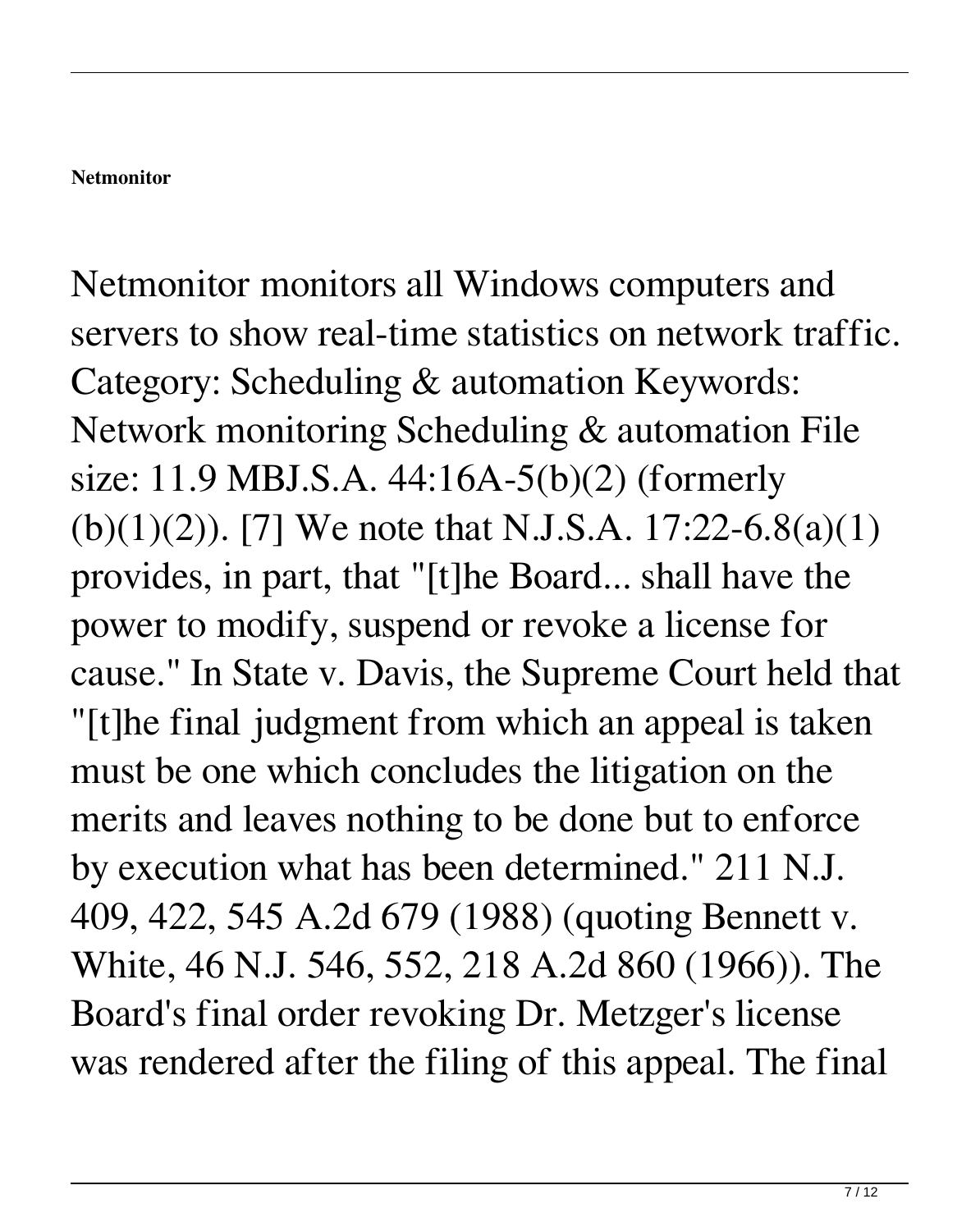order determined that Dr. Metzger was properly suspended from operating an out-patient surgical facility in the State of New Jersey. Since the final order was made after the filing of this appeal, the final order did not conclude the litigation on the merits. Therefore, the final order cannot be appealed. See N.J.S.A. 40:60A-23 (final order of the Board in any disciplinary proceeding, after the issuance of the Board's findings of fact and conclusions of law, shall not be subject to further administrative review and shall constitute a judgment of the Board). However, the order of suspension was rendered on February 26, 2000. Although the order of suspension is not

appealable, the order of suspension itself was rendered prior to the filing of this appeal and thus is final as to the parties to this appeal. [8] For example, N.J.S.A. 44:16A-5(b) provides: b. An order of the board imposing any of the following sanctions shall be final: (1) A sanction that modifies a license of a professional engineer by limiting the type of practice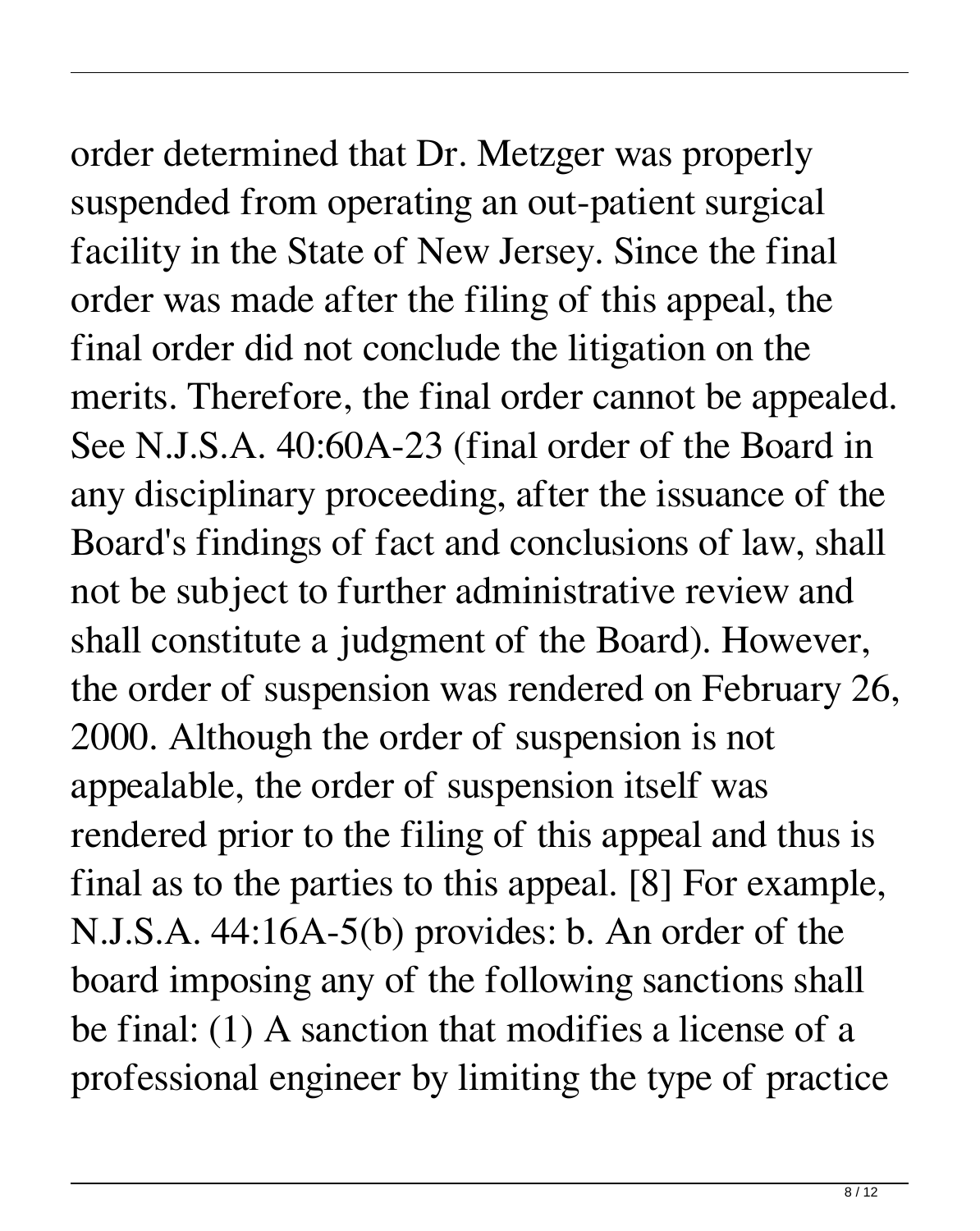the licensee may pursue, may be reviewed only on a petition filed within 30 days of the order. (2

**What's New In?**

Netmonitor is a lightweight utility that helps you monitor your network traffic and get information about the total sent and received bytes. The tool can be deployed on all Windows flavors out there. A: If you are a new user of windows 10 (and therefore of Windows 8) you have the option to search the internet for answers. Usually you search by typing in your search engine in the search bar. In this case, you should type in: "number of bytes". That will bring you to this: The answer should be in the following box: "The number of bytes transferred by any networkrelated activity is available in the Activity Log. Access the Activity Log with the Logon Screen. NOTE: The Activity Log may not be available in all editions of Windows 10 and may not be available in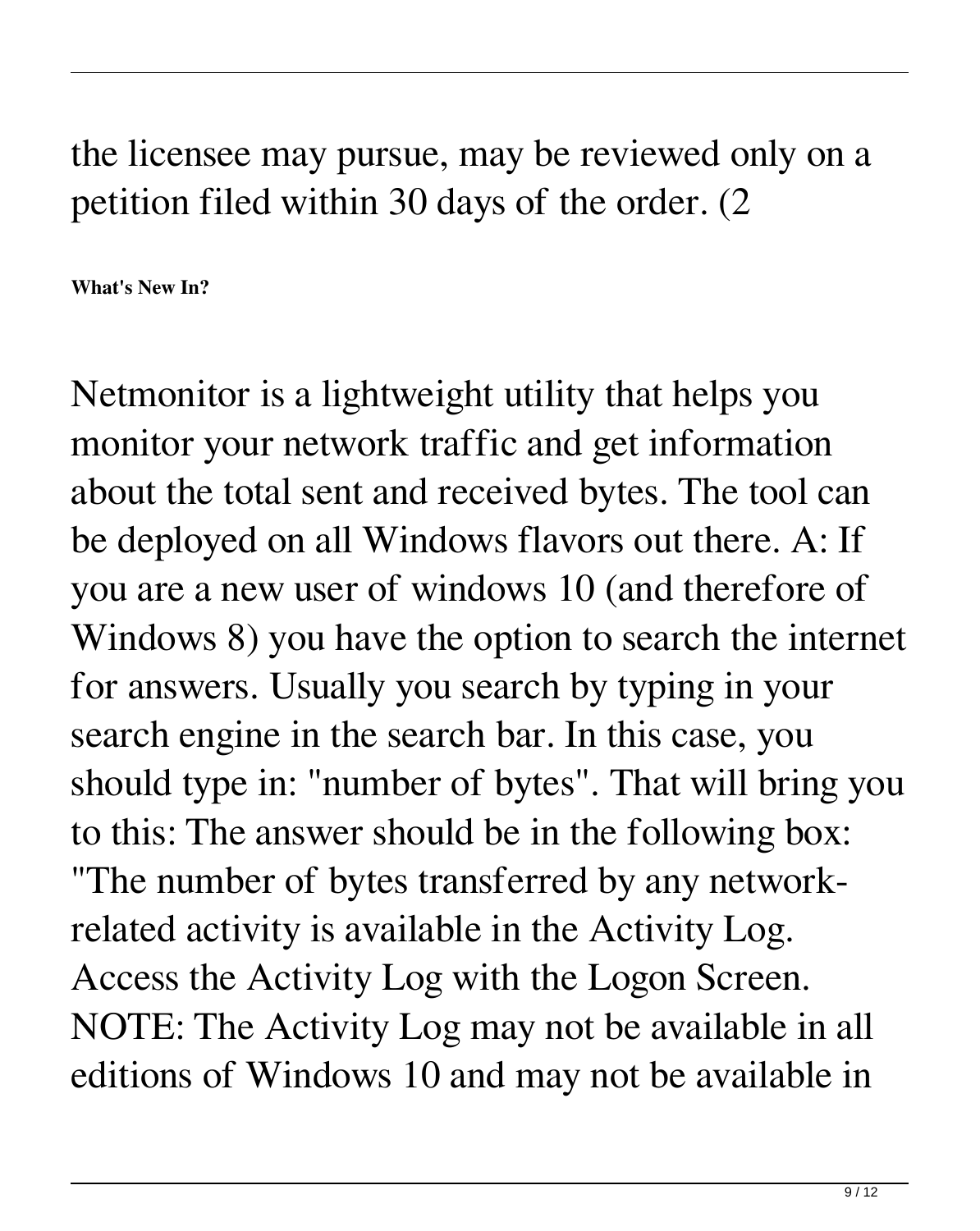the future." Forgetting is a critical skill to our health and happiness. There are two sides to remembering. First, if we remember something we learn, we are more likely to repeat that behavior. If we can change our minds to forget, we can learn new things. Second, when we forget, we can reapply the information with the experience. Learning is a central part of education. When we learn a new skill, we get a new memory, and the old one fades away. This is a result of the simple process of changing our brains. Learning new things requires us to change the structure and pattern of connections in the brain. Fortunately, learning is quite easy. Unlike memory, which requires energy and maintenance, learning doesn't require maintenance. It is simply a change in our brain's ability to connect, and therefore change in our behavior. So, the secret to learning is simply a change in the structure and pattern of our brains. We just need to change how our brains work. Most of the time, when we do something for the first time, we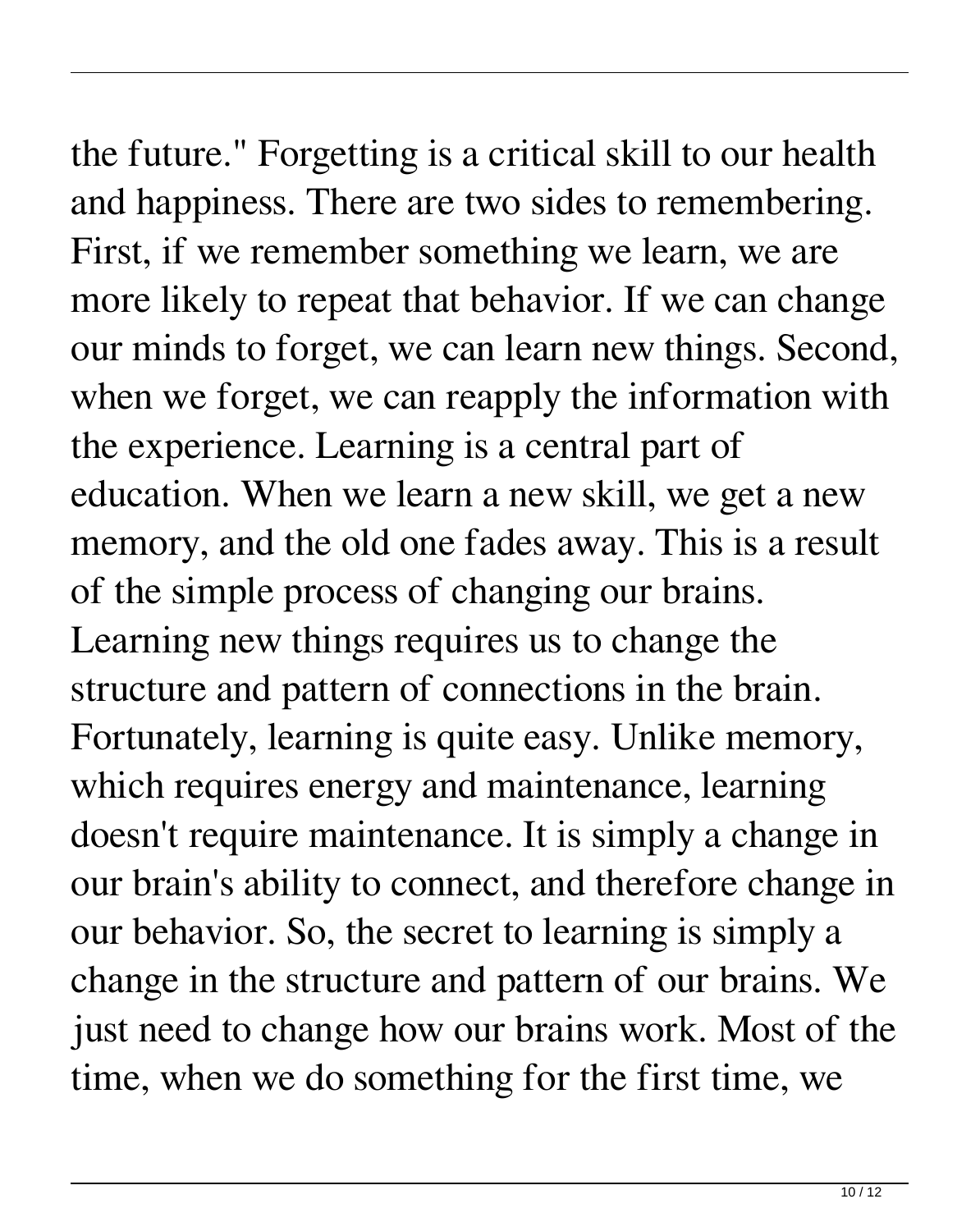## need to learn. When we learned how to write or add,

we had to change the structure of our brain. We had to figure out how to change the patterns of connections. We needed to do that learning in order to perform the skill. If we did not do the learning, we would not be able to do the skill. Unfortunately, it is the same with memorizing and forgetting. To remember a skill we need to do the learning. When we forget, we need to change our brain patterns. Learning is simple, so, we do not forget as easily as memorizing. If we want to change our behavior or lifestyle we should focus on the first part of the process. How do we learn? In our brains, the basis of memory is the pattern of connections. Memory has two types of cells in